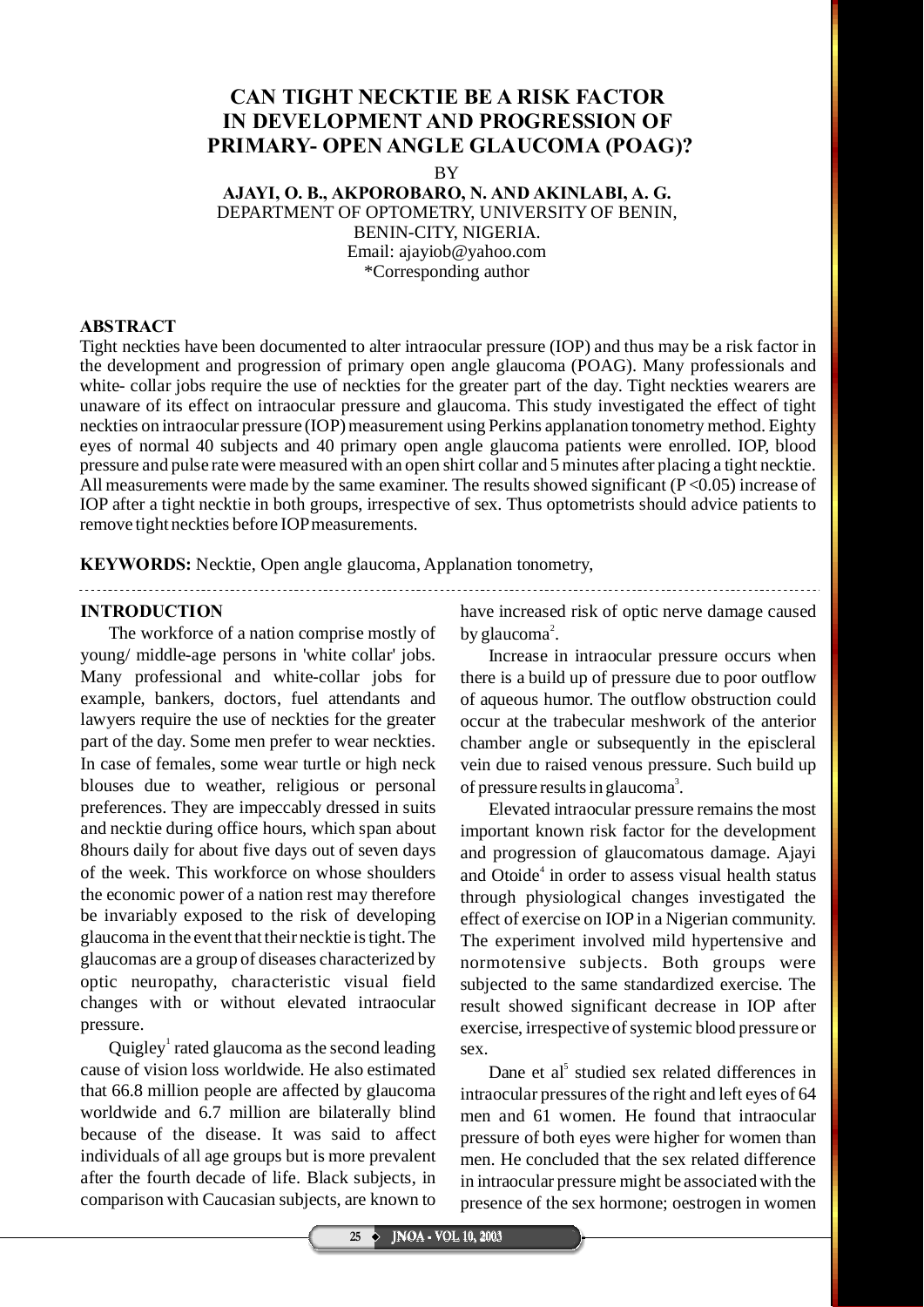that reduces sympathetic activity.

Ajayi et al $^{6}$  investigated the relationship between blood pressure, ocular perfusion pressure and glaucoma in the Nigerian population. One hundred and twenty one eligible diabetic and sickle cell free volunteers (59 males and 62females) were recruited for the study. The subjects were screened for glaucoma. Also the blood pressure was taken and the mean perfusion pressure (PPm) was then calculated. Results showed that low perfusion pressure was strongly associated with both high and low tension glaucoma  $(P<0.05)$ . Also, low systolic and diastolic BP was found in the younger age group (40-44years). It was concluded that relatively low arterial blood pressure might be a risk factor for low tension glaucoma.

Goldberg<sup>7</sup> reported that intraocular pressure (IOP) correlates with progressive loss of visual field in patients with glaucoma. He also noted that lowering of IOP has been proven to reduce progressive loss of the visual field in glaucoma subjects.

This study therefore sets out to:

- i Investigate the possible effect of tight necktie on intraocular pressure of normal subjects and primary open angle glaucoma patients.
- ii Determine if any; the effect of tight necktie on intraocular pressure are gender biased.
- iii Advocate educational enlightenment on the possibility of tight neckties in endangering vision.

This study was faced with the following limitations: the tightness of the necktie couldnot be made uniform in all subjects used; it was difficult in convincing the subjects to leave their place of work or home in order to be at the clinic; getting subjects (POAG patients) who are willing to tie the necktie, especially the older subjects and limited finance and time to enable the examiner visit more hospitals and organizations toacquire more data.

#### **MATERIALS AND METHOD**

This study is a prospective clinical trial in which the effect of a tight necktie on intraocular pressure (IOP) was evaluated, using normal subjects and primary open angle glaucoma patients (POAG). A total number of 80 people (40 normal subjects and 40 POAG patients) were enrolled in the study. Informed consent was obtained from each subject before enrolment. The normal subjects were selected from professionals (e.g. bankers, lawyers, and fuel attendants) who wore collared shirts and had best corrected visual acuity of 6/6 or better. Subjects were excluded if they had current infection or inflammation in eye, strabismus, and previous incisional glaucoma filtration surgery. All normal subjects had IOP<21 mmHg by Perkins applanation tonometry, normal optic disc appearance based on opthalmoscopy and Bjerrum visual field. POAG patients were selected from confirmed glaucoma patients of the Lagos State University Teaching Hospital. The patients had glaucomatous optic nerve damage and associated visual fieldloss.

Sphygmomanometer was used for measuring the systolic and diastolic blood pressure. Accoson's sphygmomanometer was used in this study. The blood pressure was measured on the right hand of the subjects only.

Subjects were seated comfortably in an examination chair in all times. The pulse rate and blood pressure were measured from the right hand of the subjects. One drop of novesine® (topical anesthetic agent) was instilled in each eye and stained with fluorets® (Chauvin pharmaceuticals L td, Harold Hill, Romford, Essex England): fluorescein sodium BP 1 mg strips before tonometry. Two consecutive IOP readings in each eye were taken and the average reading was recoded. The necktie was then placed around the neck and tightened to a point slight discomfort. The IOP, pulse rate and blood pressure were again measured 5 minuteslater.

## **RESULTS**

This study was carried out at both Lagos State Teaching Hospital, Ikeja (LASUTH) and Fulview Eye Clinic, a total of 80 subjects participated. 40 primary open angle glaucoma patients (POAG) were selected from LASUTH while 40 normal subjects were also selected and enrolled from both Triumph Bank and Union Bank.

In the above distribution, it shows that the normal males had 33.75%; normal females 16.25%; POAG male 30% and POAG female had 20%. Table 1 shows the mean value (SD) of data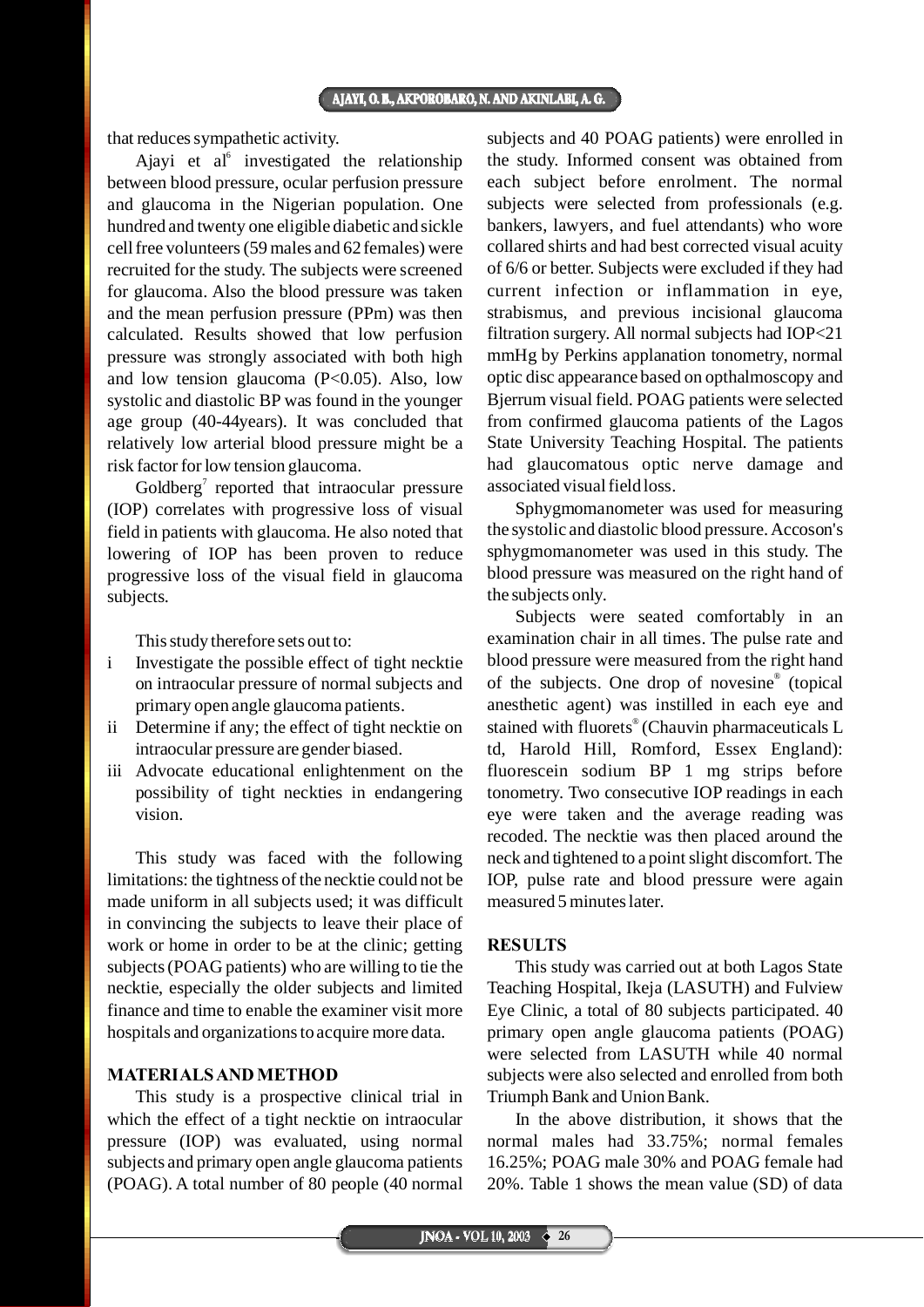#### AJAYL O. B., AKPOROBARO, N. AND AKINLABI, A. G.

collected before and after a necktie. It shows that the mean systolic and diastolic pressure before the necktie for normal patients was 123.95mmHg and 83.50mmHg and that of the POAG patients were 126.55mmHg and85.00mmHgrespectively .

These values are within the normal blood pressure range suggesting that all the participants were tested under normal conditions free from external factors like stress.

The mean IOPs before the necktie for normal males and females were 14.31mmHg and 13.77mmHg respectively while that of the POAG male and females were 17.64 mmHg and 17.56mmHg respectively. After a tight necktie, the mean IOPs for normal males and females were 15.40 mmHg and 14.50mmHg respectively, POAG males and females were 18.71mmHg and 18.94mmHg respectively.

Using the paired test to assess the mean increase in IOP before and after a tight necktie; the increase was found to be statistically significant in the normal males,  $t = 3.921$  and P<0.05; normal females  $t = 1.287$  and P<0.05; POAG males  $t =$ 2.970 and  $\langle 0.05$ : POAG females t = 2.933 and  $P < 0.05$ 

The mean differences of data before and after the necktie were further classified according to ages. An increase in IOP was observed after a tight necktie in all ages for the normal subjects. The POAG patients also had an increase in IOP in most ages expect the ages 36-40 which experienced no change (fig. 2)

## **DISCUSSION**

The effect of posture on the level of IOP was eliminated in this study since all IOP measurements were made with subjects in the sitting position. Blood pressure and pulse rates were also measured in the study but these were used only for monitoring the condition of the subjects. The blood pressure and IOP were not measured at the same time since IOP is affected when pressure is applied to the arm by the sphygmomanometer cuff<sup>8</sup>.

In this study, the 5 minutes time interval was chosen as an estimation of the time it takes to physiologically respond to the tightening of the necktie. Therefore, whether or not, auto regulation would have brought the pressure down if the

necktie had been left on for a little longer or whether the data would differ if the time interval was different remains to be determined. Moreover, a follow up study using Tonopen when the patients were resting comfortably would answer the question of whether the act of leaning forward with a tight necktie for Perkins applannation tonometry further raises IOP.

A tight necktie caused a significant increase in IOP in both the normal subjects and the POAG patients (Paired t=  $3.741$ , P<0.05) according to findings of an earlier study<sup>9</sup>. In terms of gender, there was a mean increase of 1.09 mmHg with standard deviation of 1.45 and a mean increase of 0.73mmhg with standard deviation 2.05 among normal male and female subjects respectively. In the case of the POAG patients, there was a mean increase of 1.06 mmHg with standard deviation of 1.75 and a mean increase of 1.38mmHg with standard deviation of 1.88 among males and females respectively.

However, these increases in IOP were not significantly different. Also in terms of ages, an increase was observed in all age categories studied. This has shown that IOP increase due to a tight necktie was irrespective of age.

In the normal subjects, 74% had an increase in IOP, 11% had no change and 15% had a decrease in IOP. In POAG patients, 74% had an increase, 14% had no change and 12% experienced a decrease. Generally the results of this study are in agreement with the findings of previous studies that reported an increase in IOPfollowing a tight necktie. Teng et al<sup>9</sup> found that a tight necktie increased IOP in both normal subjects and glaucoma patients and could affect the diagnosis and management of glaucoma. Five minutes of necktie tightening had shown an increase in IOP but its long term effects (especially during working hours) on IOP are yet to be studies. Anumber of factors can lead to an elevated IOPbut the mechanism for the increased IOP observed in this study is a neck compression caused by the tight necktie. The neck compression constricts the internal jugular vein thereby causing elevated venous pressure, and thus elevated episcleral venous pressure, in turn elevating IOP. Not all subjects experienced an increase in pressure after tightening; some even had a decrease. Thus

unexpected result might be attributable to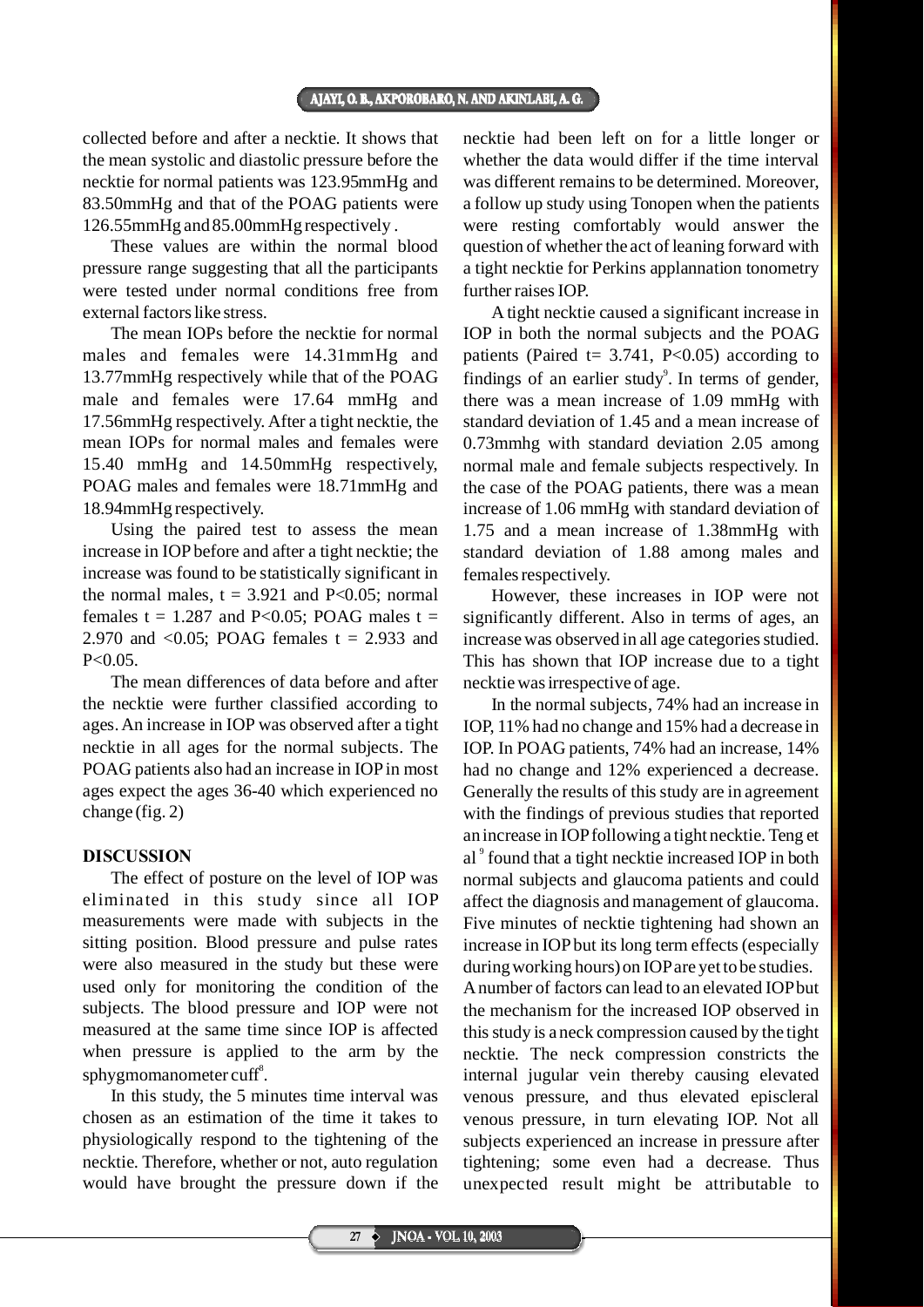#### AJAYL O. B., AKPOROBARO, N. AND AKINLABI, A. G.

anatomical variation and possibly a baroreceptor reflex. Normal deviation from the mean must also be taken into account. The results, when further classified into ages also showed an increase in all ages. This therefore demonstrates that the tight necktie is a common and overlooked risk factor for increased IOP and a confounder for accurate IOP measurement.

Subsequently, we recommend the effective educational enlightenment on the populace on the possibility of tight necktie endangering vision. Organization of public lectures through the mass media, television and radio programs and articles in the local newspapers can go a long way in helping to educate the populace. Special emphasis should be directed to those who wear necktie regularly or tight clothing around the neck (white collar professionals).

It is also recommended that clinicians should make sure that factors like a necktie, which could lead to an erroneous IOP measurement and therefore a misdiagnosis or mismanagement, should be eliminated during examination.

# **ACKNOWLEDGEMENT**

The authors wish to acknowledge the professional assistance and constructive criticisms of Dr. B. Balogun.

| аг гека поштиеские.  |                                      |                                        |                                                   |                                             |
|----------------------|--------------------------------------|----------------------------------------|---------------------------------------------------|---------------------------------------------|
|                      | <b>Before</b>                        |                                        |                                                   |                                             |
| <b>Groups</b>        | <b>Pulse rate</b><br>$Mean \pm (SD)$ | <b>Systolic Pressure</b><br>$\pm (SD)$ | <b>Diastolic</b><br><b>Pressure</b><br>$\pm (SD)$ | <b>IOP</b><br><b>Pressure</b><br>$\pm (SD)$ |
| Total normal         | $60.95 \pm 3.82$                     | $123.95 \pm 5.84$                      | $83.50 \pm 5.54$                                  | $14.14 \pm 1.97$                            |
| <b>Total POAG</b>    | $59.93 \pm 6.57$                     | $126.55 \pm 6.67$                      | $85.00 \pm 6.36$                                  | $17.61 \pm 3.28$                            |
| Normal Male          | $61.82 \pm 3.53$                     | $125.04 \pm 5.64$                      | $84.81 \pm 5.33$                                  | $14.31 \pm 2.11$                            |
| <b>Normal Female</b> | $59.15 \pm 3.89$                     | $121.69 \pm 5.82$                      | $80.77 \pm 5.12$                                  | $13.77 \pm 1.65$                            |
| POAG male            | $59.33 \pm 6.64$                     | $127.58 \pm 7.00$                      | $85.50 \pm 6.33$                                  | $17.64 \pm 3.18$                            |
| <b>POAG Female</b>   | $60.81 \pm 6.57$                     | $125.00\pm 6.07$                       | $84.25 \pm 6.53$                                  | $17.56 \pm 3.54$                            |
| <b>AFTER</b>         |                                      |                                        |                                                   |                                             |
| Total normal         | $62.10 \pm 3.58$                     | $127.45 \pm 6.16$                      | $85.55 \pm 5.19$                                  | $15.11 \pm 2.15$                            |
| <b>Total POAG</b>    | $61.33 \pm 6.51$                     | $128.95 \pm 7.06$                      | $85.40 \pm 6.77$                                  | $18.80 \pm 3.68$                            |
| <b>Normal Male</b>   | $62.85 \pm 3.22$                     | 127.48±6.07                            | $86.74 \pm 5.12$                                  | $15.40 \pm 2.39$                            |
| <b>Normal Female</b> | $60.54 \pm 3.91$                     | 127.38±6.60                            | $83.08 \pm 4.59$                                  | $14.50 \pm 1.68$                            |
| POAG male            | $61.25 \pm 6.58$                     | $129.50 \pm 7.08$                      | $85.42 \pm 6.61$                                  | $18.71 \pm 3.61$                            |
| <b>POAG Female</b>   | $61.44 \pm 6.60$                     | $128.13 \pm 7.17$                      | $85.38 \pm 7.22$                                  | $18.94 \pm 3.92$                            |

**TABLE 1: MEAN VALUES OF DATA COLLECTED BEFORE AND 5 MINUTES AFTER A TIGHT NECKTIE.**



#### **FIG. 1: DISTRIBUTION OF PARTICIPANTS IN THIS STUDY**

**INOA - VOL 10, 2003**  $\leftarrow 28$